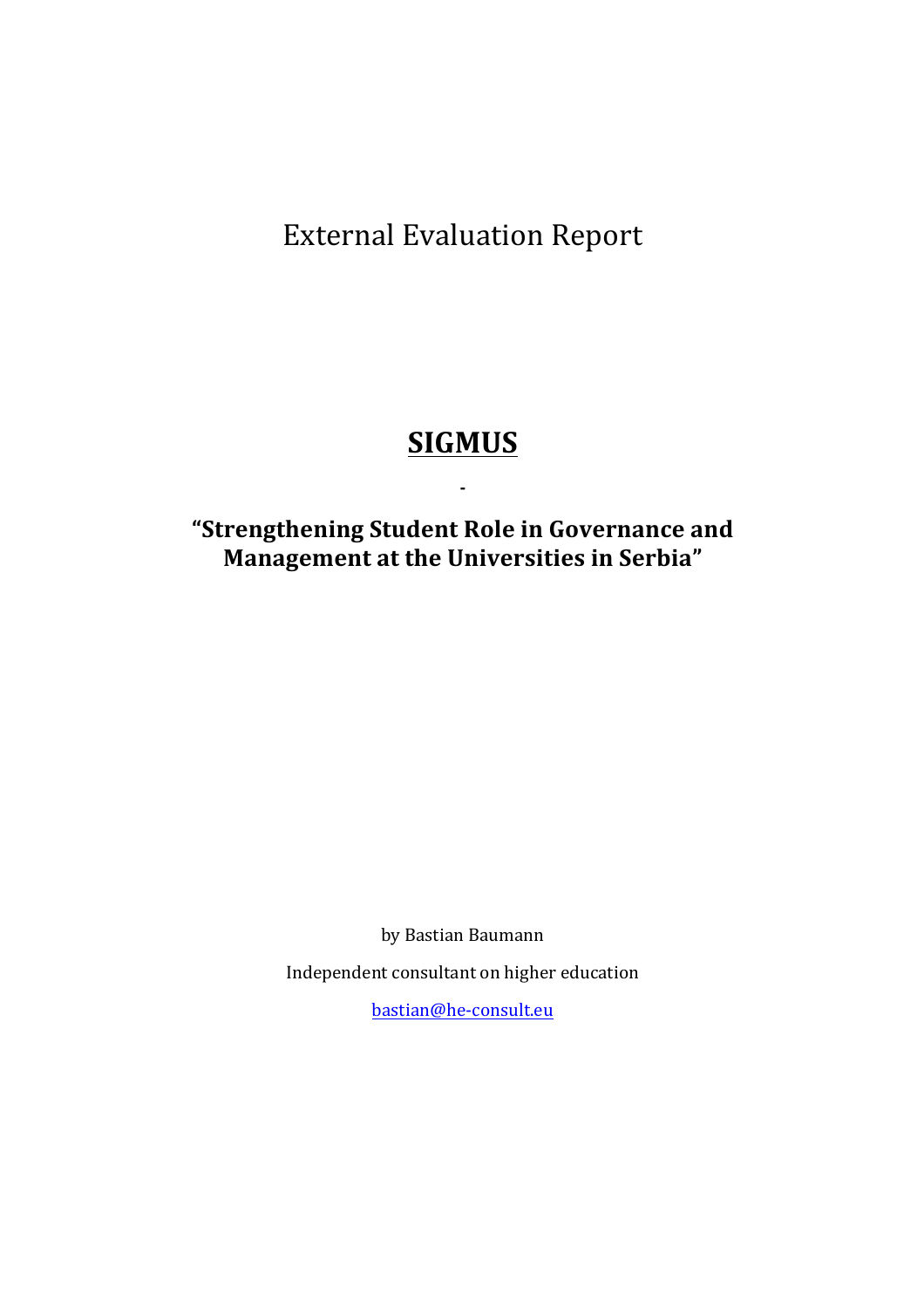## *Introduction*

This report provides an external evaluation of the promotion and dissemination activities of the *Strengthening Student Role in Governance and Management at the Universities in Serbia* (SIGMUS) project. The evaluation is based on a variety of input. The evaluator conducted a series of interviews with SIGMUS partners and work-package leaders. In addition, materials and the website have been analysed. Furthermore, the views of other stakeholders in the area of higher education in Serbia have been taken into account.

The objective of this external evaluation is to provide the SIGMUS partnership with an overview of the strengths and weaknesses of the project activities so that these would be taken into account for any future activities.

The evaluator would like to thank all consortium partners for their open and constructive comments, which have been essential for the undertaking of the evaluation. In particular, the evaluator would like to thank the co-ordinator of the SIGMUS project for the facilitation of the whole process.

#### *Overview*

The SIGMUS project has been funded by the European Union through the Tempus IV project scheme as a project focussing on structural measures through governance reform. The project lasted from 2010 until 2013. It was co-ordinated by the University of Belgrade.

The project has been designed to address questions of student participation in university governance in universities in Serbia as one aspect of the implementation of the Bologna Process, which sets out to improve the student participation and to consider students as partners in higher education.

In addition to the core area of student participation, the project also aimed at improving the capacity of students to participate in university governance as well-informed actors. The anticipated side effect of this approach was also to improve the general implementation of the Bologna Process both at national and institutional level. 

# *Partnership*

The SIGMUS project featured 5 public and two private Serbian universities, four universities from the European Union, two student organisations from Serbia and one from the European Union as well as key organisations at national level. By choosing this wide-ranging partnership, the SIGMUS project has ensured a wide applicability of the outcomes of the project.

The inclusion of highly influential partners like the National Council for Higher Education also ensured that the outcomes of the project would reach a wide circle of actors who are instrumental in implementing suggestions and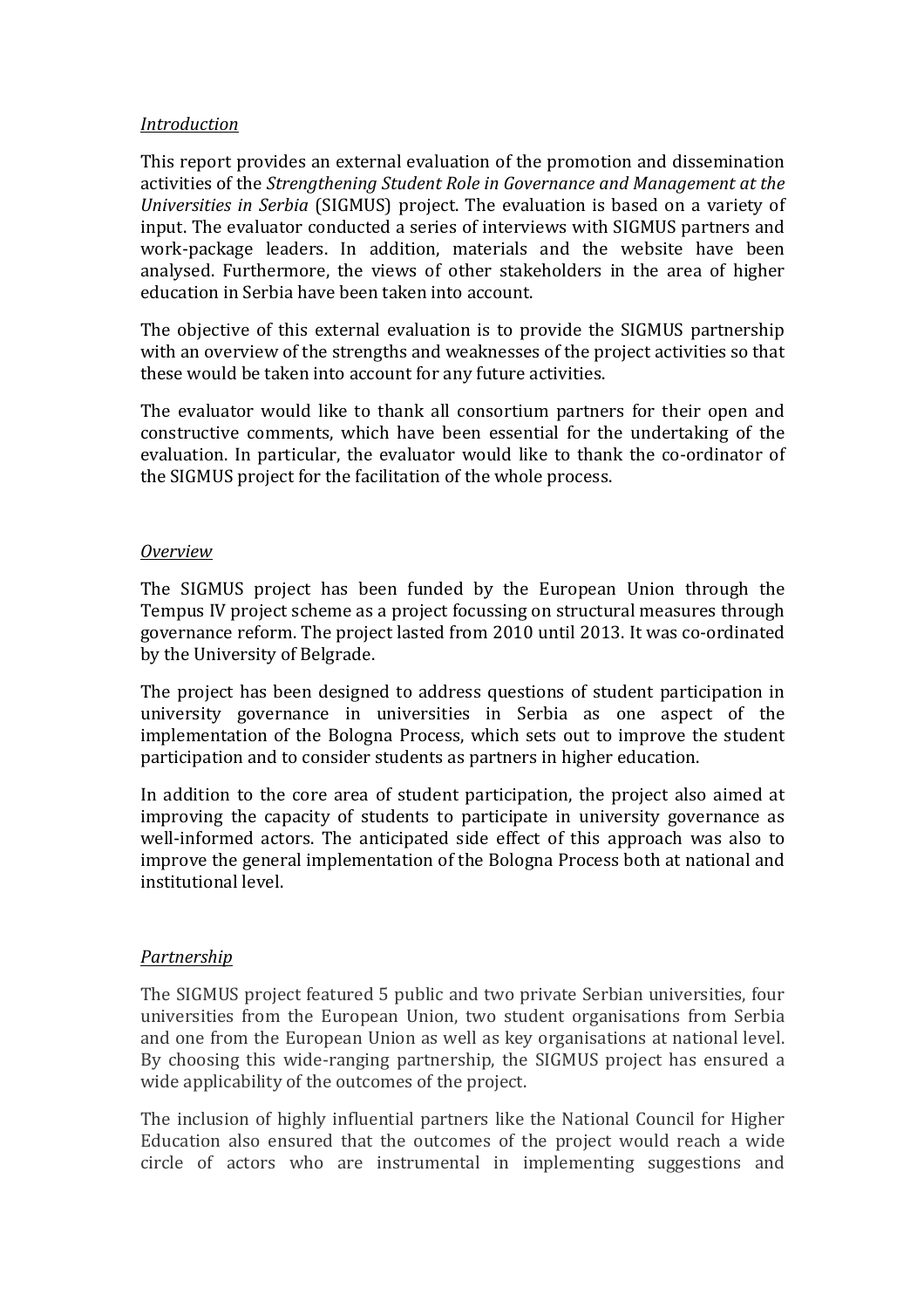recommendation stemming from the project. Thereby, both the impact of the project and the sustainability of the activities have been affected very positively.

Initially, there have been some differences in opinion between the two Serbian student organisations. But in the course of the project, these differences and associated problematic implications were overcome and solved, which in itself can already be considered as one of the positive outcomes of the project.

At the beginning of the SIGMUS project there was also some uncertainty about the impacts of the involvement of a larger number of students than in many other projects. However, this initial concern was to a very large unfounded and it has rather been assessed as very positive to have a very strong presence and responsibility of students.

A difficult aspect in a project of this length is of course connected to the fact that student organisations have a fairly fast turnover of their representatives. Normally, student representatives would not be in office for three years. But this potential problem was overcome by very well organised handover mechanisms, which ensured smooth transition between the different generations of student representatives. 

It should also be noted that due to the fast turnover the students who were active in the SIGMUS project would not directly benefit from the outcomes and impact of the project themselves, as they would to a large extend not be students any longer. This could have been a negative factor for their motivation. But the students predominantly showed a great level of devotion and enthusiasm.

#### *General perception*

The SIGMUS project is widely known amongst the higher education community in Serbia, also beyond the scope of the partnership. This can indeed be considered as a highly positive feature, both in terms of the impact of the project and the sustainability of the activities undertaken.

There has been considerable interest on the subject, which also is a very positive feature, as too often topics such as the involvement of students are not of great interest within the higher education community (apart from the student community) and tend to be rather neglected in comparison with more technical aspects of structural reforms like for example qualification frameworks, credit systems or quality assurance despite the importance of the topic.

The SIGMUS project has been considered by all the partners but also by many externals as a very good project. This consideration is referring both to the topic of the project, but also to the actual undertaking of the project. It has been noted several times that the SIGMUS project is especially considered positively in comparison with other projects, both under the umbrella of the Tempus programme and other projects that took place in Serbia. Some partners had envisaged the project to be more problematic and therefore were positively surprised by how well it went.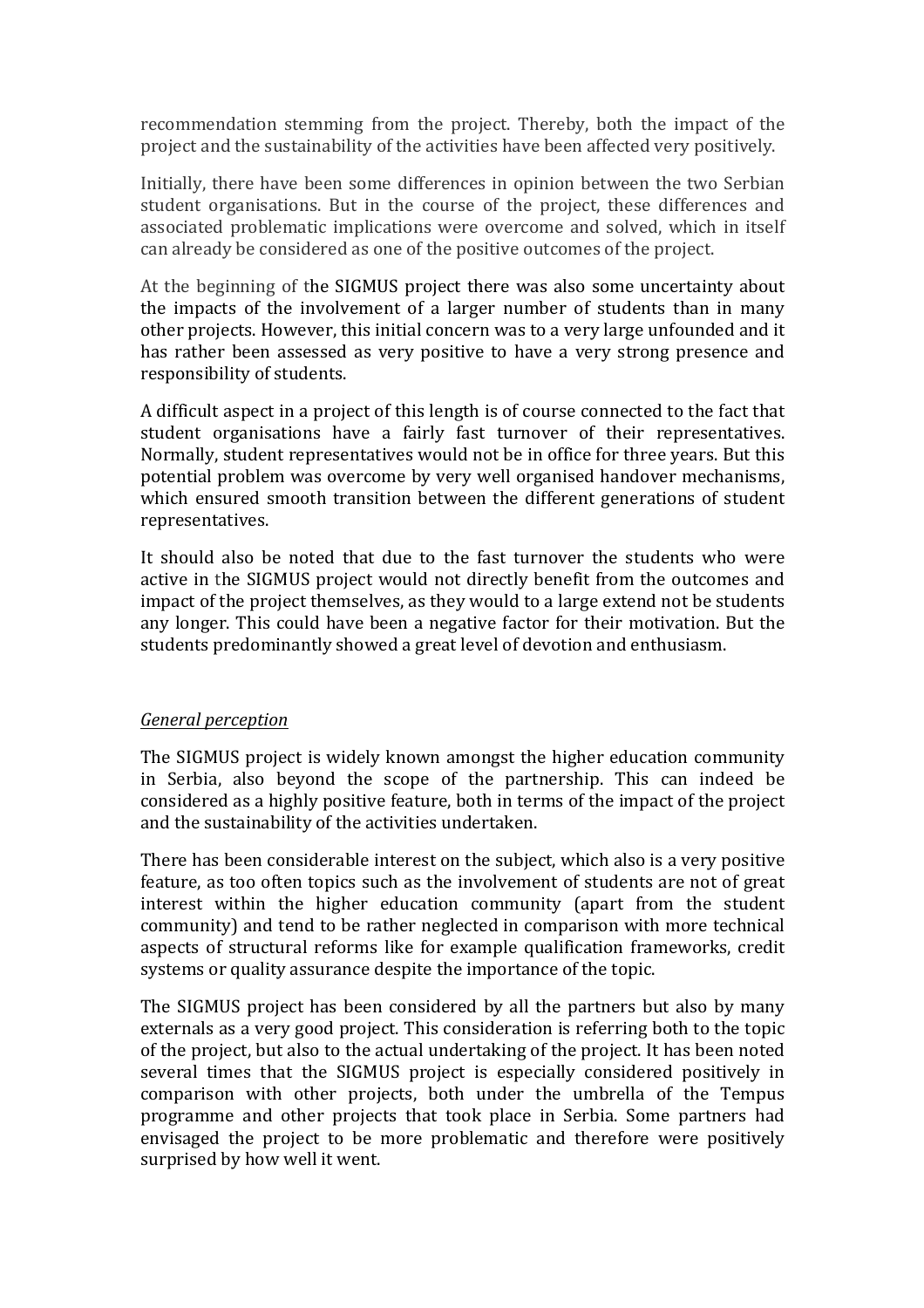The SIGMUS project also faced some opposition. Not everybody in universities is in favour of student participation or strengthening the role of students in university governance. These problems arose more at the local level and also only in relation to non-senior management or rather with ordinary university staff. But the SIGMUS project also helped changing the perception of the competence of students.

## Activities and Objectives

The SIGMUS project consisted of a range of different activities under each work package. Most of these activities have been undertaken according to the envisaged timetable. Some delays were nevertheless unavoidable due to reasons outlined below. But despite the delays all activities that were initially foreseen were completed by the end of the project.

However, the activities within the SIGMUS project were possibly not always as wide-ranging as was initially hoped and envisaged, which nevertheless did not hamper the success of the SIGMUS project. This kind of difference between the ideal undertaking and the reality is not unusual in projects of this kind. Furthermore, it is rather considered as good practice to have very ambitious goals in order to achieve more than with just a minimum approach.

Because of the aforementioned initial differences in opinion and different views about the role of students and student organisations there have been some controversies also relating to the activities. Partners interpreted the underlying laws and regulations concerning student participation differently, which – at the beginning of the project  $-$  led to a situation where individual partners rather wanted to promote their own views and proposals instead of finding a common solution. However, in the course of the project this problem was less and less apparent and towards the end of the project there has been a wide consensus on many of the important aspects.

The work of the individual work packages went well. There have been some problems related to activities that took place during exam periods, as students would have to give priority to their study obligations. Therefore, it would be beneficial in any future project involving a large number of students to plan the activities carefully with the specificities of the "student calendar" in mind.

Within work package 1 all activities were successfully accomplished. It was seen as essential that comparative overviews regarding student participation in higher education governance in different was undertaken, as this highlighted the crucial elements of student participation whilst showing that there can be different ways of arranging it.

The survey on the state of student participation in Serbian universities yielded very important results and a return rate of 66% can be viewed as very successful. The findings of this survey have been widely communicated and disseminated also beyond the partnership of the SIGMUS project.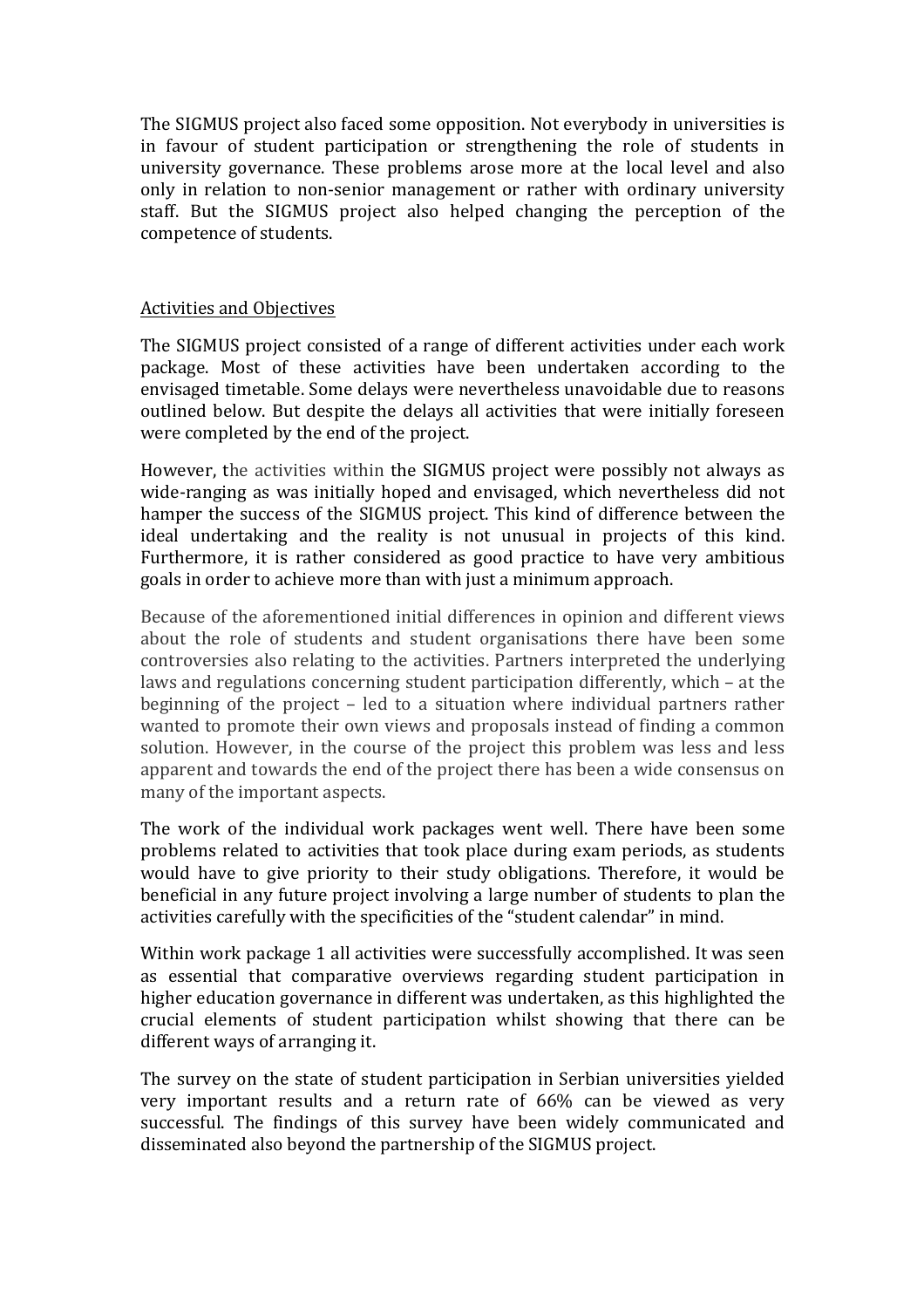Within work package 2 different national legal regulations regarding student participation have been analysed in order to extract best practices that would be applicable in the Serbian context. It is envisaged that the findings of the SIGMUS project will be incorporated into a new law dealing with student participation and organisation. This is an aspect of the project, which has the potential of long lasting impact and ensuring the sustainability of the project.

Within work package 3 a range of activities took place that aimed at increasing capacity of student representatives. Within this work package the vast majority of work was therefore done only with students. The outcomes of these activities have been considered very positively. The visibility of the work of student organisations was increased, which has the side effect of ensuring greater accountability of their work as well as better linkage with the general student body. 

The approach of training of trainers for specific competences and skills required by student representatives also ensured a good sustainability of these activities, which is fundamental given the quick turnover of student representatives and thereby avoiding that the positive impact would only affect one generation of student representatives.

Within work package 4 the activities undertaken were assessed very positively. Despite some delays with the questionnaires, the impact has been very positive and initial expectations have even been exceeded in parts, for example regarding the electronic version and the underlying software.

It was noted by everybody concerned that especially the summer school has had a very positive impact on the relations between the different student organisations, as differences were bridged. Given the positive effect of the summer school and the ensuing better activities, it would have been even more beneficial to arrange the summer school at an earlier stage, but this was not to be predicted. 

Within work package 5 there have been delays caused by the turnover of the student representatives. But all envisaged outcomes have been achieved. It was assessed that it would have been more beneficial to plan the individual activities in more detail. For example, the need for some specific software could have been realised earlier, resulting in smoother implementation. The training of local student mentors has been very successful and useful to the support of student services at universities in Serbia.

Within work package 6 a committee in charge of quality control was established, which comprised both Serbian and EU partners. The committee held regular meetings and ensured that the project stayed on track and that solutions were quickly found for aspects, which had the potential to negatively impact the success of the SIGMUS project. It was considered very positively that students were also involved in this activity, as it provided the opportunity to assess the quality of the project from the viewpoint of the main beneficiary. But this approach also equipped students with competences, which are difficult to develop within their normal activities.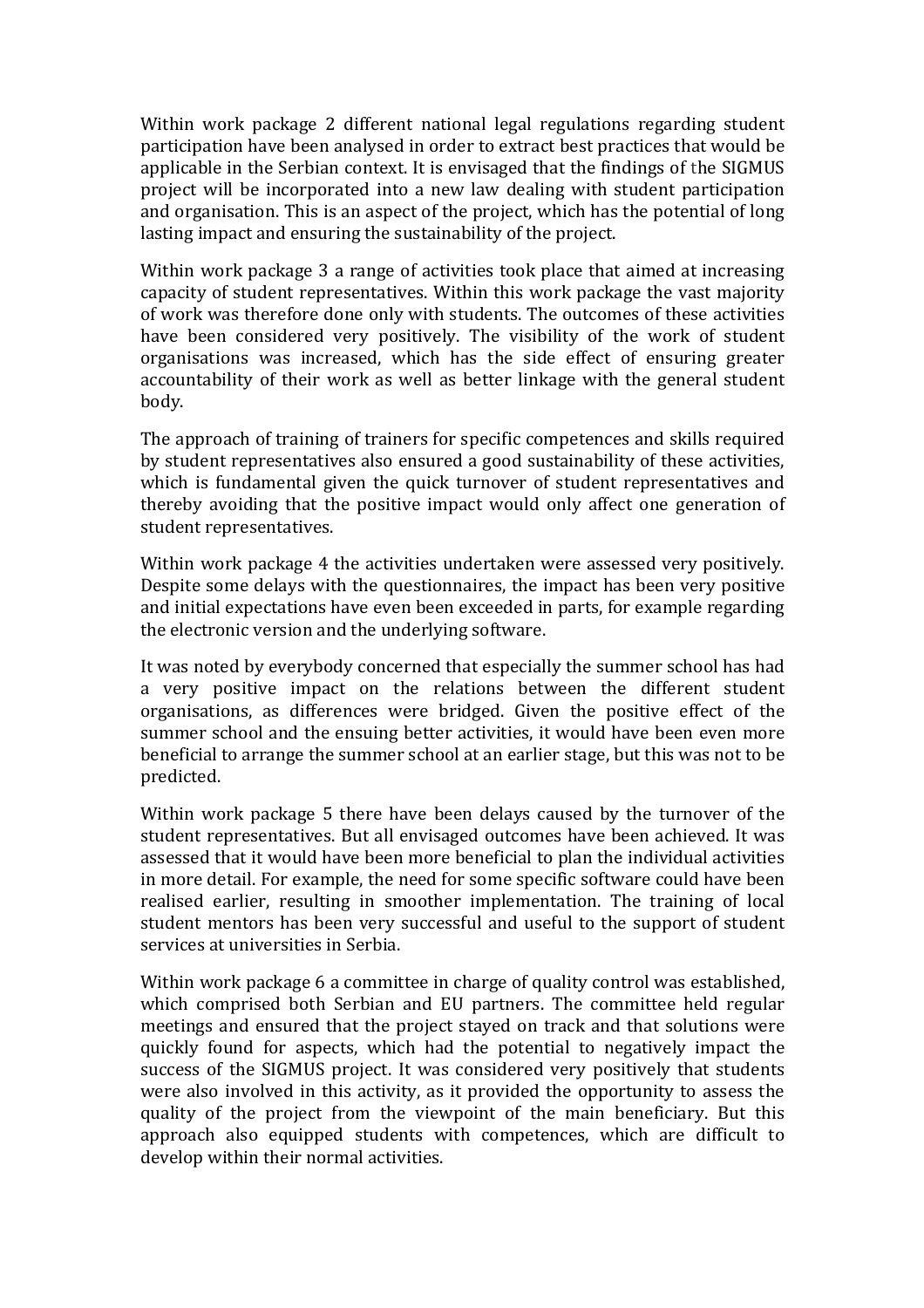## Impact and Sustainability

Within work package 7 it was ensured that the project would have effects, which exceed the lifetime of the project significantly. The SIGMUS project has already had some significant impacts. Further impact is to be in the future. It is especially worth noting that there has been influence on the national strategy for education, which will vield further impact. This has been to a large extend due to the involvement of specific partners such as the National Council for Higher Education, which reaffirms the benefits of the partnership of the SIGMUS project.

It was expressed by many that given the success of the project, it is very likely that student organisations will be closely involved in other projects in the area of higher education, which both strengthens the role of students but most likely also further projects, as the viewpoints of students usually add a very useful angle that cannot be covered by other stakeholders.

The approach to enhance competences of student representatives by using the train-the-trainers methodology ensures that the positive effects of the project will be maintained also after the project has ended.

The fact that the project was well known in the Serbian higher education community led to the fact that many others also started discussing issues on student participation. This side effect will also remain after the end of the project.

A major aspect of sustainability and impact is that the outcomes of the project will be strongly taken into account for a new law on student organising in Serbia, which by definition will have long-lasting implications.

# Dissemination

As noted above the SIGMUS project has been widely known in the Serbian higher education community. This is not least connected to the different activities within work package 8. It should also be noted that the SIGMUS project is even taken into consideration in neighbouring countries, which is exceeding the envisaged national dissemination and impact.

A range of material to increase the visibility of the SIGMUS project has been produced. The material mainly consisted of leaflets and brochures for general information dissemination. Furthermore, posters and other promotional materials have been produced.

The materials are easily recognisable due to the brand image and logo used since the beginning of the project. They provide the information that would be expected to be contained in such material; i.e. the material provides a general overview of the project and the opportunities that exist for students and universities. For detailed information the reader is directed at the website, which provides further information.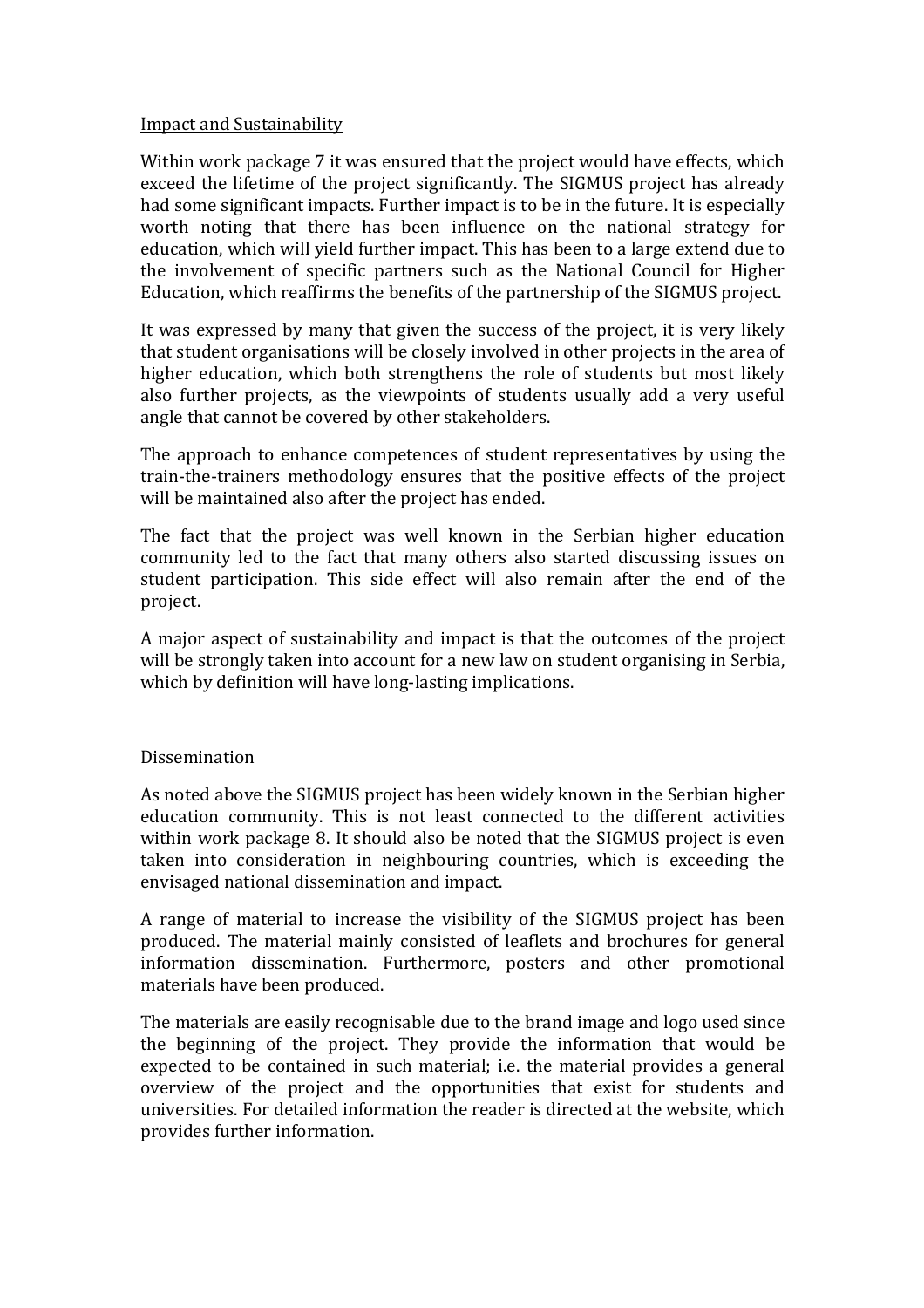However, given that only limited information can be provided on the materials directly, it might be worthwhile to reflect whether slightly more tailor-made materials could be developed. The type of information required by students and university management varies significantly. Therefore, the production of different materials for universities and students might allow for more targeted information dissemination.

There has been good co-operation with other higher education related projects in Serbia. Some events were jointly organised, which also ensured that the outcomes of the SIGMUS project were much more widely disseminated.

Several newspaper articles not only proved that the project was of general interest. It also provided the opportunity to reach out to wider audiences than the core higher education community.

The website of the SIGMUS project (http://www.sigmus.edu.rs) was run by the co-ordinating institution. It provides information about the SIGMUS project in general and also specific information about the different areas of work.

It is fairly easy to navigate the website and find the information one is looking for. The information provided is usually well readable and to the point. All essential information is up-to-date. However, much of the information is presented in a way that it suits all potential addressees of the website. As with the materials, it might have been useful to have specific sections devoted to the different target groups.

All documents that were produced within the framework of the SIGMUS project are on the website. In addition very useful further information, documents and research articles on the topic of student participation have been added. For the target audience in Serbia the documents are suitable and adequate. But for the international audience it would have been better to have all documents also available in English language. However, as the main audience is Serbian, this did not pose a big drawback.

It might have been a good idea to incorporate testimonials about lessons learned and from the SIGMUS project and positive features into the website, which might have had positive effects on people who are sceptical towards (increasing) student participation in higher education governance.

#### *Management of the project*

Generally, the management of the project by the University of Belgrade as part of work package 9 has been viewed and assessed as very professional and supportive to the aims and objectives of the project. This is to be seen as a very positive aspect especially given that it is the first project to be co-ordinated by the University, which previously had only been a partner in projects within the Tempus programme.

Concerns have nevertheless been expressed relating to management aspects, which to a large extend fall outside the scope of influence of the co-ordinator. In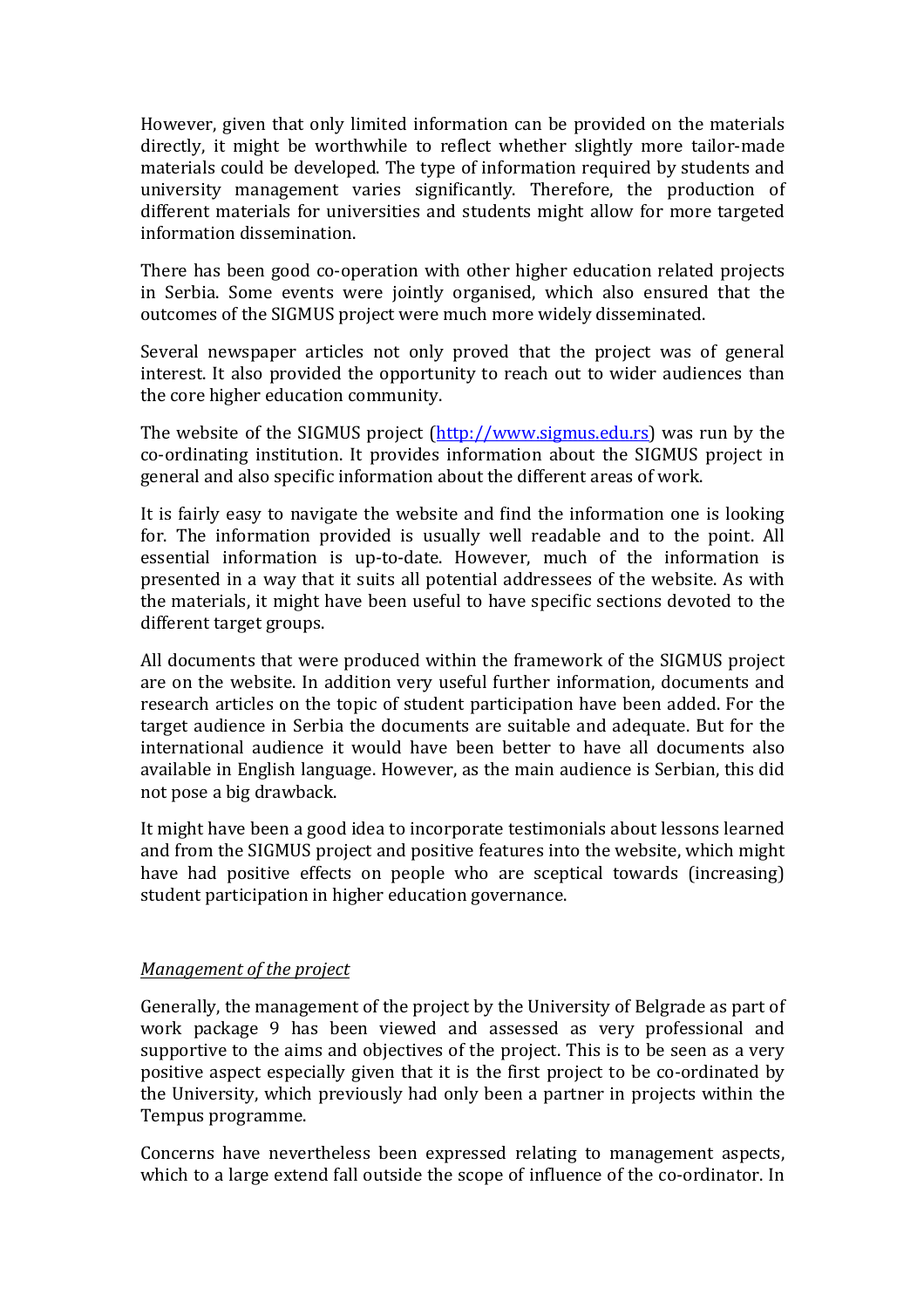particular some aspects relating to the financing have caused certain obstacles and partners expressed that there has not been sufficient support by the National Tempus Office to address problematic areas when they arose.

For example, there have been problems relating to the fact that most public universities are not integrated and the faculties are separate legal entities. Therefore, staff involved normally have only contractual relations with individual faculties, whereas Tempus rules would presume that staff is directly connected with the university, which is the official partner in a project from a legal point of view.

Also, the Tempus programme is not always designed in a way that envisages the inclusion of students or their organisations as active partners within projects, but typically they are rather foreseen as mere beneficiaries of a project.

Furthermore, problematic issues arose from differences of national rules and regulations and the European procedures to be used regarding Tempus projects. For example, the use of the exchange rate is regulated differently for Tempus projects than what the Serbian regulations on the use of exchange rates foresee. This is not a problem that is unique to this project but applies to all projects that are co-ordinated by a Serbian university. Given that it is new that a Serbian university is the grantholder of a Tempus project there have not been any model solutions, but it is very likely that these inconsistencies of regulations will be eradicated in the future with the support of the National Tempus Office, which did not have common instructions at hand for all the different issues.

It has also been noted that the accounting offices of the participating universities only had limited experience with international projects, which often slowed down financial procedures. There have for example been diverging views about whether original invoices should be kept by the co-ordinator or the individual partners, as typically the financial departments of each partner would refrain from letting go of originals.

Project partners and the management assessed that a lot of working time had to be spend on dealing with these issues. Hence it was felt that too much time was taken up by administrative issues instead of devoting this time to the actual content of the project.

Lastly, it should be noted that the project helped improve the perception of the competences of students, which most likely will be reflected in strengthened student participation in university governance, especially related to aspects which are often believed to be outside the competences of students.

#### *Conclusion*

The SIGMUS project can be considered a well-planned and successfully implemented project. Minor drawbacks in projects of this scale are almost unavoidable, but they never posed major obstacles to the aims and objectives of the project.